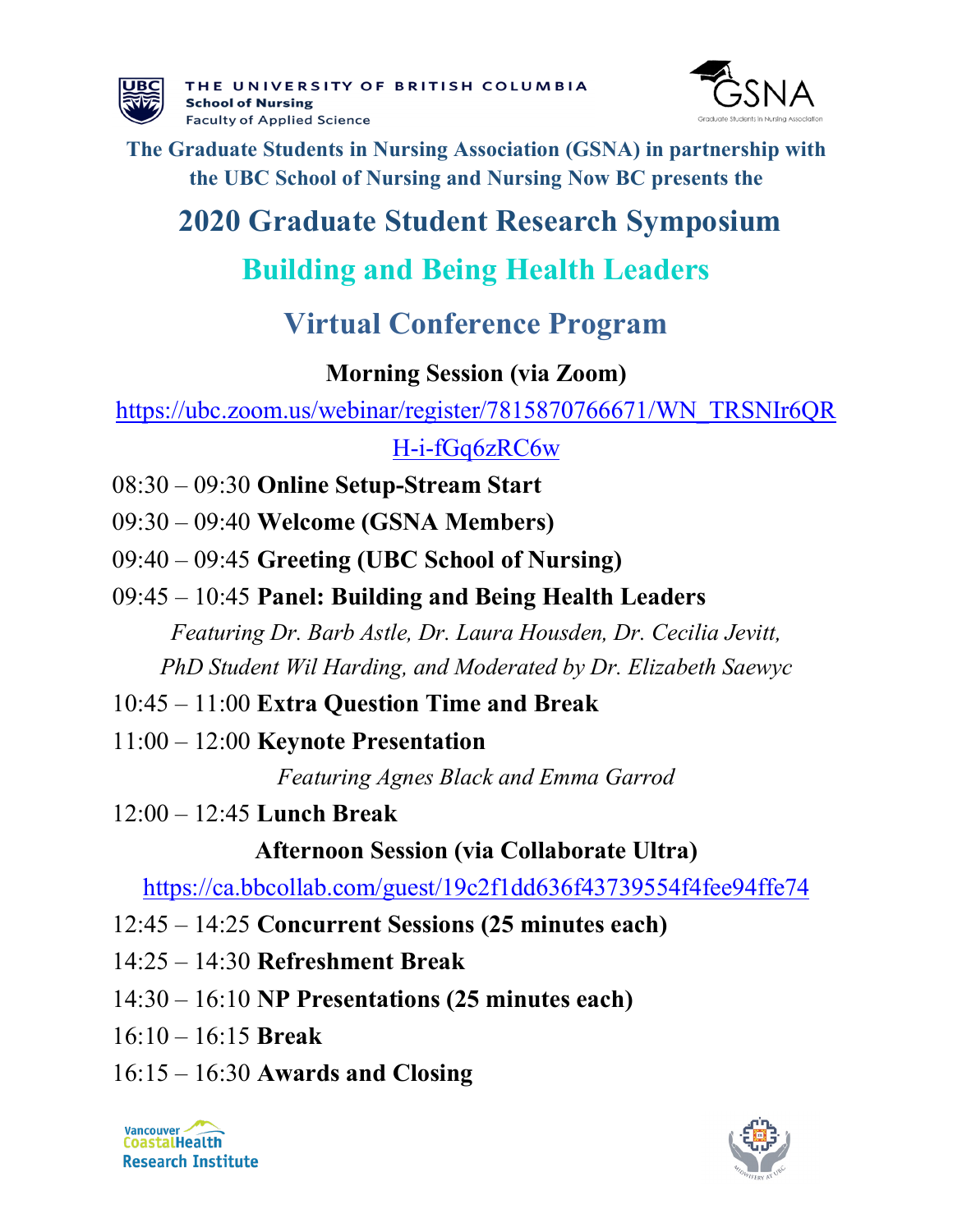



### **Panelists:**

#### **Dr. Astle**

Dr. Astle is the MSN Director at the School of Nursing, Trinity Western University. She is also the Co-Director of the TWU Centre of Equity and Global Engagement (CEGE), lead Co-Chair for the Consortium of Universities for Global Health [\(CUGH\) Global Health Competency Sub](https://www.cugh.org/committees/global-health-competency-subcommittee)[committee,](https://www.cugh.org/committees/global-health-competency-subcommittee) and Co-editor for the [CUGH Global Health Education Competencies Toolkit](https://www.cugh.org/resources/2063) (2019). She is a member of the Canadian Coalition for Global Health Researchers (CCGHR) and serves on the Advisory Board for the [Global Nursing Caucus \(GNC\).](https://www.globalnursingcaucus.org/) Her research and academic work focus on Nursing and Global health education: competency-based curriculum in global health, principles for global health research, global educational partnerships, human rights and albinism in Africa, knowledge translation, and research literacy. In 2020, she was acknowledged as a researcher working on gender issues for International Women's Day.

#### **Dr. Laura Housden**

Dr. Laura Housden is a PhD prepared family practice nurse practitioner with over 18 years of related practice and teaching experience. Prior to starting her NP education at the University of British Columbia in 2006, she worked in a variety of clinical areas including emergency, public health, street nursing and research (including the DTES Safe Injection Site, VIDUS project and ARYS project). She currently works as the NP Director for Fraser Health Authority. She is an active member of the NP leadership community and is passionate about advanced practice nursing, providing access to care for marginalized populations, and supporting the ongoing integration of NPs into the BC health care system.

#### **Dr. Cecilia Jevitt**

Dr. Cecilia Jevitt is the Midwifery Director and a tenured associate professor at the University of British Columbia, Faculty of Medicine. From 2013 to 2018, she directed the Yale School of Nursing's Midwifery and Women's Health Nurse Practitioner master's degree programs. She has done capacity-building teaching and curriculum consultations in Switzerland, Laos, China and Ghana. Dr. Jevitt studied midwifery at Emory University. Her 1993 doctorate in applied medical anthropology is from the University of South Florida. She established an academic division of midwifery with the University of South Florida College of Medicine while jointly appointed to the Colleges of Nursing and Public Health. She is an elected Fellow of the American College of Nurse-Midwives and is the At Large Member of the FACNM Board. Dr. Jevitt was a Florida Nurses Association Great 100 Nurse in 2009, the 2010 Reviewer of the Year for the Journal of Midwifery & Women's Health, the University of South Florida Department of Anthropology's Distinguished Alumni in 2012, and a 2014 Connecticut Nightingale Excellence in Nursing Award winner. Jevitt's scholarship focuses on perinatal weight gain optimization and integrating obesity prevention and management into women's health especially the perinatal and lactation periods.

Vancouver  $\rightarrow$ **CoastalHealth Research Institute** 

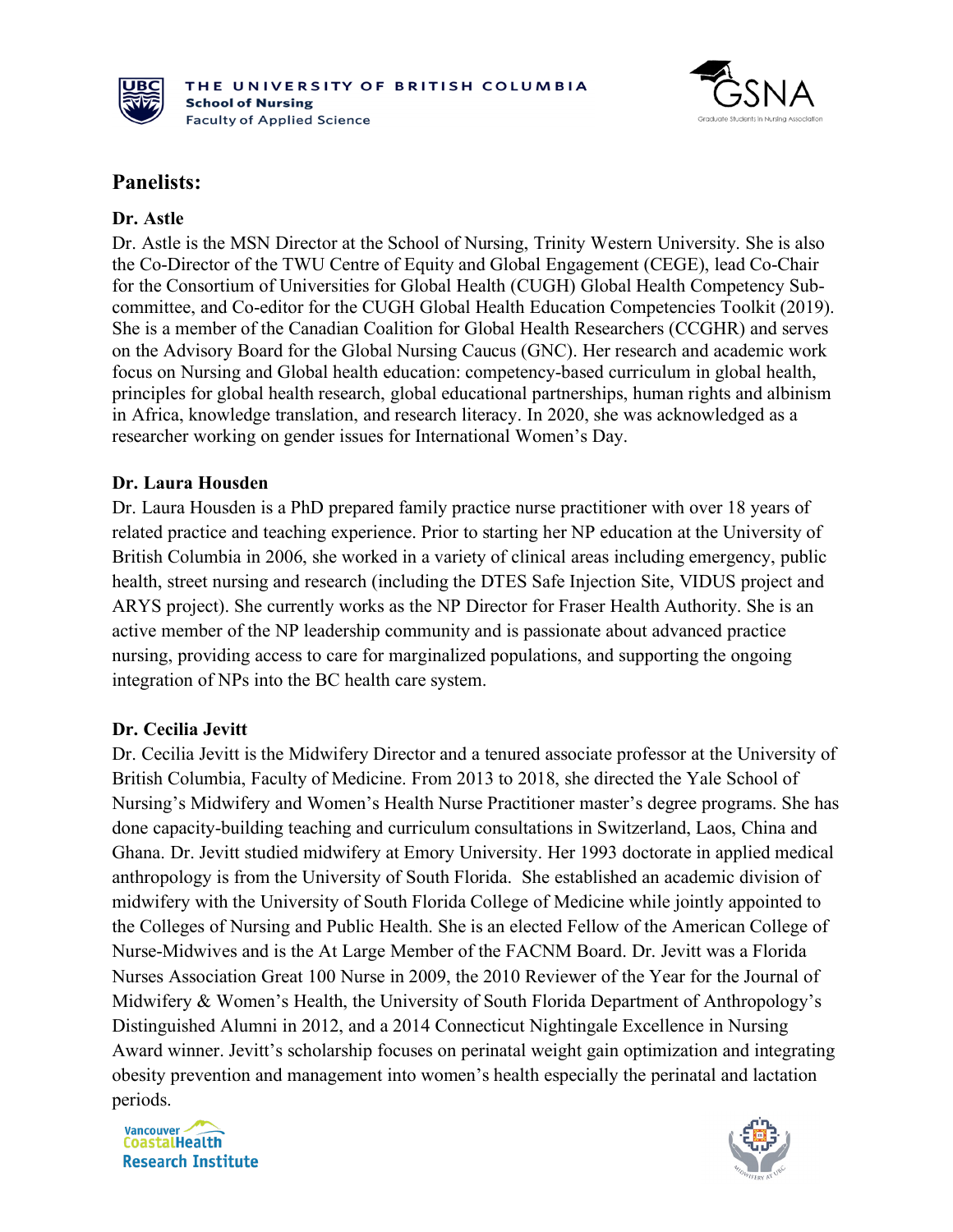



#### **William Harding**

William Harding is a Ph.D. student at the University of British Columbia School of Nursing. William's practice background is in acute medical settings and stroke recovery. William is a member of the UBC Public Scholar Initiative currently working with his supervisor Dr. Bernie Garrett and community partners Agnes Black and Sandra Squire at Providence Health Care to build a virtual reality simulation to reduce medication errors by teaching safe medication administration practices. William is also a graduate research assistant working with Dr. Fuchsia Howard on a realist review of interventions to improve long-term outcome of intensive care survivors. Wil has also worked with the Initiative for a Palliative Approach in Nursing: Evidence & Leadership (iPANEL) team during his undergraduate studies and is the current president of the Graduate Student in Nursing Association at UBC School of Nursing.

#### **Moderator: Dr. Elizabeth Saewyc**

Dr. Elizabeth Saewyc is a Professor and the Director of the UBC School of Nursing, and Executive Director of the Stigma and Resilience Among Vulnerable Youth Centre (SARAVYC). As a public health nurse, she is an internationally recognized leader in adolescent health research, especially with marginalized youth. She regularly consults with the World Health Organization, UNICEF, and other international groups. Her program of research focuses on how stigma, violence, and trauma affect adolescent health and behaviors, and the protective factors that foster resilience and health equity for marginalized young people, such as LGBTQ2S+ youth. Her work has influenced public health practice and policy in Canada, and internationally.



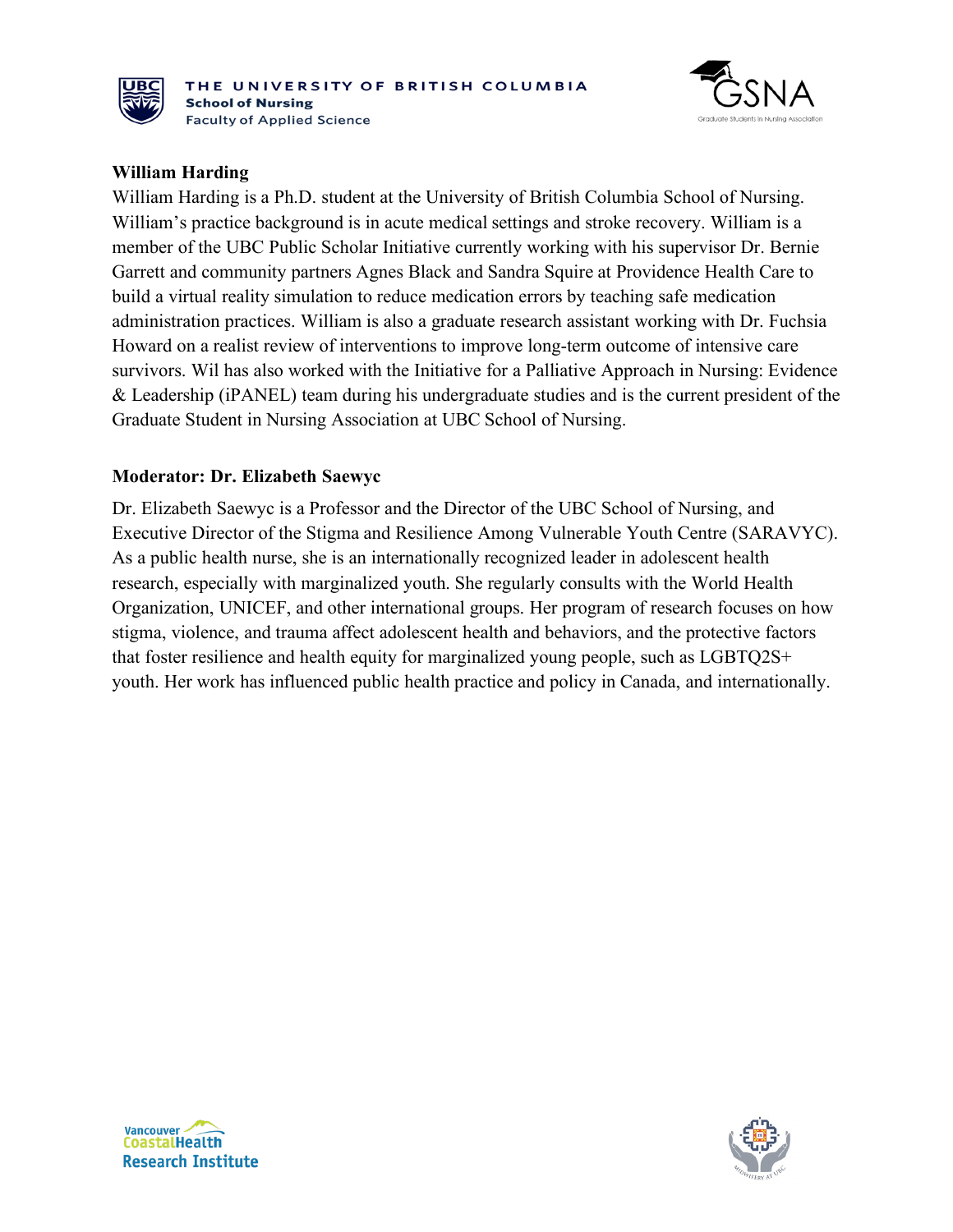



#### **Keynote Speakers:**

#### **Agnes Black**

Agnes's professional interests include public health, women's health, Indigenous health and patient-oriented research. In her current role, Aggie leads and evaluates the PHC Practice-based Research Challenge, a research training program to facilitate new researchers to conduct smallscale practice-relevant research projects; and the Knowledge Translation Challenge, a program designed to support clinicians with moving research evidence into practice. She also provides support for evaluation of healthcare programs and initiatives, and provides a bridge between academia and practice settings by facilitating research and research uptake.

#### **Emma Garrod**

Emma Garrod is a Clinical Nurse Educator with Providence Health Care and the director of the BCCSU Addiction Nursing Fellowship. She recently completed her Masters with the School of Nursing at the University of British Columbia, working with Dr. Emily Jenkins. Emma has a depth of experience in clinical education and has contributed to several nursing education projects, including the Addiction Care and Online Treatment Course through UBC CPD and the BCCSU. Emma is an investigator on several research grants, including a PHCRI and VCHRI Innovation and Translational Research Award.



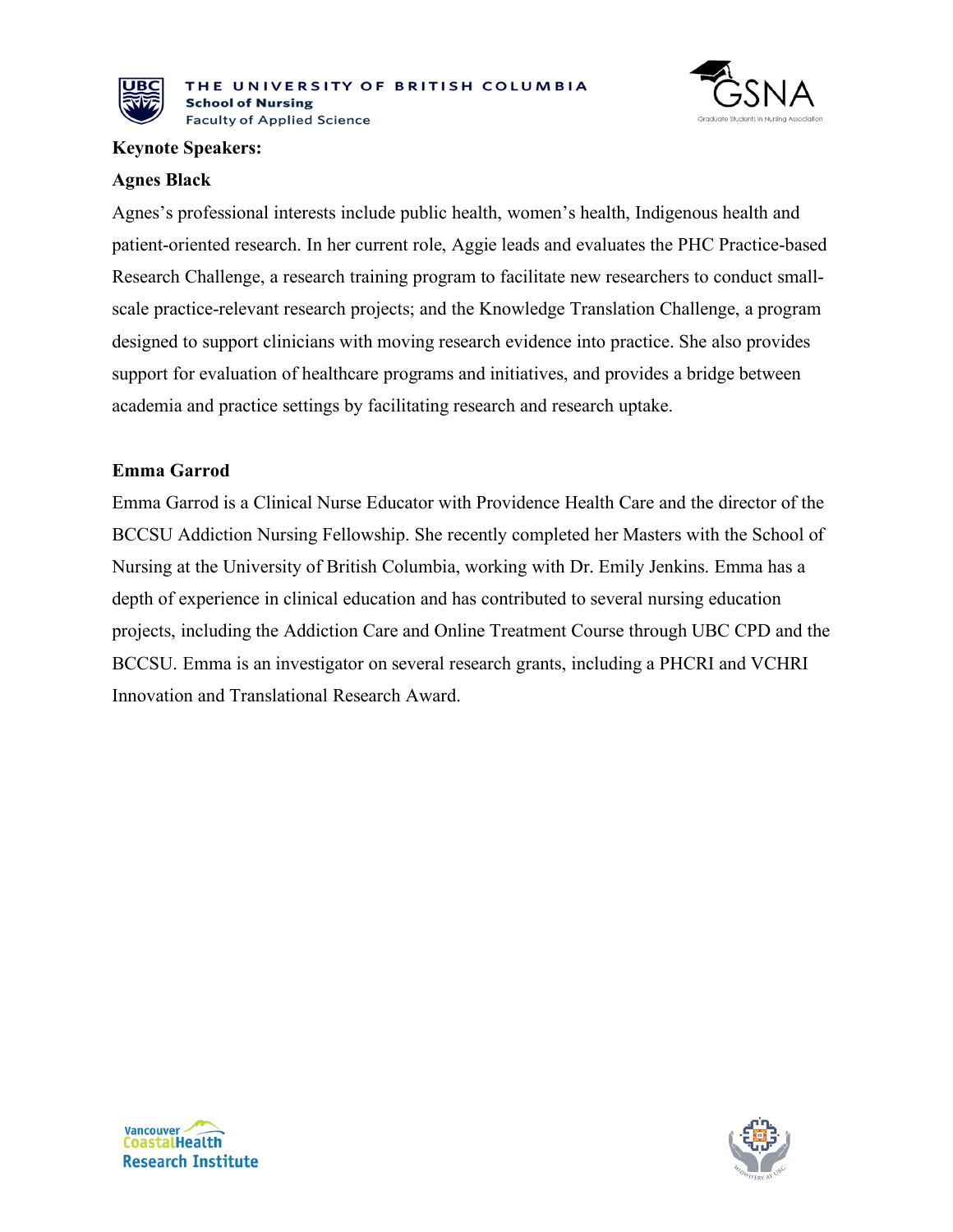



| $12:45 - 14:20$ Concurrent Sessions $1 - 4$ (25 minutes each)    |                        |                                                                                       |  |  |
|------------------------------------------------------------------|------------------------|---------------------------------------------------------------------------------------|--|--|
| Time                                                             | Presenter              | <b>Topic</b>                                                                          |  |  |
| Virtual Room 1 Moderated by Caroline Frankfurter and Dr. Macphee |                        |                                                                                       |  |  |
|                                                                  |                        | Adjudicators: Dr. Maura Macphee & Dr. Helen Brown                                     |  |  |
| 12:45-13:10                                                      | Ismalia de Sousa       | Black feminist thought for developing nursing                                         |  |  |
|                                                                  |                        | knowledge                                                                             |  |  |
| 13:10-13:35                                                      | Eunice Bawafaa         | Marginalization and Colonialism: Implications                                         |  |  |
|                                                                  |                        | for Women's Health Care                                                               |  |  |
|                                                                  |                        | Gender and Immigration Status Variations in                                           |  |  |
| 13:35-14:00                                                      | Helen Okoye            | Self-Reported Racism and the Related Health                                           |  |  |
|                                                                  |                        | Impacts among African-Canadian Adolescents                                            |  |  |
|                                                                  |                        | in British Columbia, Canada                                                           |  |  |
|                                                                  | Abosede C.             | Cervical Cancer Screening Uptake and<br><b>Experiences of Black African Immigrant</b> |  |  |
| 14:00-14:25                                                      | Ojerinde               | Women in the Context of a Comprehensive                                               |  |  |
|                                                                  |                        | Provincial Screening Program in BC Canada.                                            |  |  |
|                                                                  |                        | Virtual Room 2 Moderated by Marta Sadkowski                                           |  |  |
|                                                                  |                        | Adjudicators: Dr. Paddy Rodney & Dr. Geertje Boschma                                  |  |  |
|                                                                  |                        | Critical health leadership in the context of                                          |  |  |
| 12:45-13:10                                                      | <b>Trevor Goodyear</b> | substance use: (Re)politicizing harm reduction                                        |  |  |
|                                                                  |                        | through poststructuralist and nomadic thinking                                        |  |  |
|                                                                  |                        | Exploring implications of MAID legislation in                                         |  |  |
| 13:10-13:35                                                      | Raheesa Jina           | Long Term Care                                                                        |  |  |
|                                                                  |                        | Navigating the Unforeseen Challenges of                                               |  |  |
| 13:35-14:00                                                      | Raheesa Jina           | COVID-19 in Long Term Care                                                            |  |  |
| 14:00-14:25                                                      |                        |                                                                                       |  |  |
|                                                                  |                        | <b>Virtual Room 3 Moderated by Tracy Leung</b>                                        |  |  |
|                                                                  |                        | Adjudicators: Dr. Suzanne Campbell & Martha Mackay & Dr. Manon Ranger                 |  |  |
|                                                                  |                        | Undisturbed Labour and Birth (ULaB) Index:                                            |  |  |
| 12:45-13:10                                                      | Norah Macy             | An Evidence-based Quality and Safety                                                  |  |  |
|                                                                  |                        | Indicator                                                                             |  |  |
|                                                                  |                        | Development of the student-run stroke                                                 |  |  |
| 13:10-13:35                                                      | Kaitlyn G.<br>Harding  | management and prevention clinic (The $S^2 MP$                                        |  |  |
|                                                                  |                        | clinic) using intervention mapping                                                    |  |  |
| 13:35-14:00                                                      | Amel AlGallaf          | Polypharmacy in older adult with cancer: an                                           |  |  |
|                                                                  |                        | interpretive description study                                                        |  |  |
| 14:00-14:25                                                      | <b>Ashley DaCosta</b>  | Strategies to improve nurses' transition from                                         |  |  |
|                                                                  |                        | the bedside to nursing leadership positions                                           |  |  |



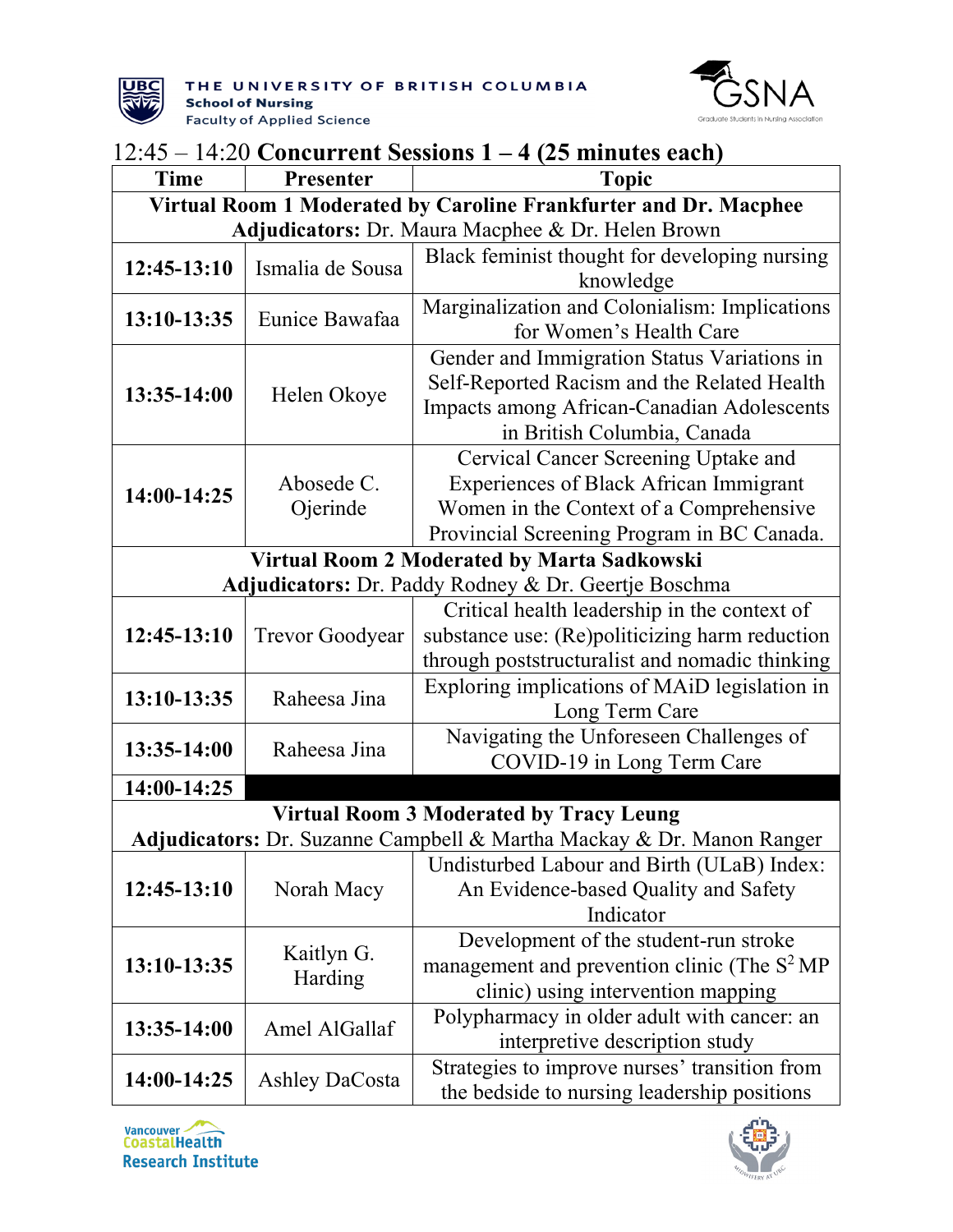



### 14:30 – 16:10 **NP Presentations (25 minutes each) Part 4/4**

| Time                                          | Presenter      | <b>Topic</b>                                         |
|-----------------------------------------------|----------------|------------------------------------------------------|
| Virtual Room 1 Led by (Pardeep Grewal)        |                |                                                      |
| 14:30-14:55                                   | Noreen Malhi   | Male Perpetration of Adolescent Dating               |
|                                               |                | Violence: A Scoping Review                           |
| $14:55 - 15:20$                               | Paul Rajan     | Muscle Dysmorphia in Men: A Literature               |
|                                               |                | Review for the Primary Care Provider                 |
| 15:20-15:45                                   | Manraj Toor    | Medical Assistance in Dying in Canada: A             |
|                                               |                | Current Review and its Implications for NPs          |
| 15:45-16:10                                   | Pardeep Grewal | Clinical Pathways in Pediatric Hospital              |
|                                               |                | Settings                                             |
| <b>Virtual Room 2 Led by (Jayme Burgoyne)</b> |                |                                                      |
| 14:30-14:55                                   | Amy Low        | Virtual Visits in Primary Care: A Scoping            |
|                                               |                | <b>Review to Guide Nurse Practitioners' Practice</b> |
| 14:55-15:20                                   | Lawrence       | Diet modification and physical activity as a         |
|                                               | Talusan        | prescription to reduce frailty                       |
| 15:20-15:45                                   | Melissa Tilly  | Continuing Education Needs of Canadian               |
|                                               |                | NPs: A Scoping Review                                |
| 15:45-16:10                                   | Jayme Burgoyne | Use of Simulation in Nurse Practitioner              |
|                                               |                | Programs to Enhance Clinical Readiness in            |
|                                               |                | Practicum Settings: A Scoping Review                 |



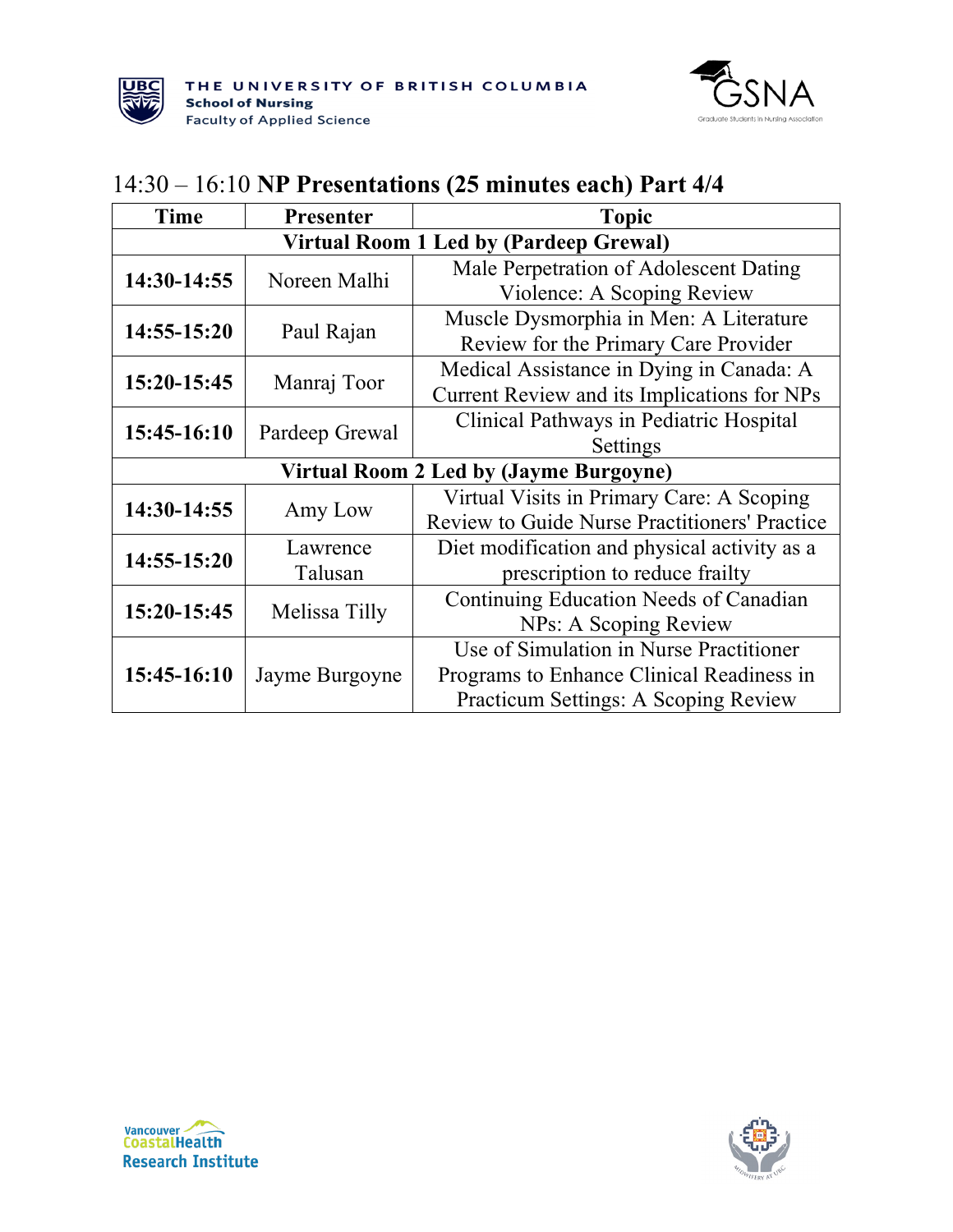



### 14:30 – 16:10 **NP Presentations (25 minutes each) Part 2/4**

| Virtual Room 3 Led by (Priya Bains)     |                       |                                                                                                                                                                      |  |  |
|-----------------------------------------|-----------------------|----------------------------------------------------------------------------------------------------------------------------------------------------------------------|--|--|
| 14:30-14:55                             | Nav Dhillon           | <b>Bridging Barriers to Cervical Cancer</b><br>Screening in Transgender Men: A Scoping<br>Review                                                                     |  |  |
| 14:55-15:20                             | Janette Liang         | <b>Infant Feeding Practices:</b><br>Mode of feeding and associations with infant<br>health outcomes                                                                  |  |  |
| 15:20-15:45                             | Jen Demedeiros        | Fertility Preservation in the Transgender and<br>Non-Binary Population                                                                                               |  |  |
| 15:45-16:10                             | Priya Bains           | Screening Older Adult Men for Abdominal<br>Aortic Aneurysm: A Scoping Review                                                                                         |  |  |
| Virtual Room 4 Led by (Jenna MacLellan) |                       |                                                                                                                                                                      |  |  |
| 14:30-14:55                             | Alex Briede           | An Examination of Barriers and Facilitators to<br>the Incorporation of Ultrasound Training into<br><b>Nurse Practitioner Programs</b>                                |  |  |
| 14:55-15:20                             | Whitney Kroll         | Managing the Health of Women After<br>Spontaneous Coronary Artery Dissection:<br>Special Considerations for Nurse Practitioners                                      |  |  |
| 15:20-15:45                             | Monika<br>Slazkiewicz | Improving Outcomes for Patients with<br>Delirium after Cardiac Surgery: Review of<br><b>Current Literature and Recommendations for</b><br><b>Nurse Practitioners</b> |  |  |
| 15:45-16:10                             | Jenna MacLellan       | <b>Transitioning Patients Undergoing Total</b><br>Mastectomies to Primary Care                                                                                       |  |  |



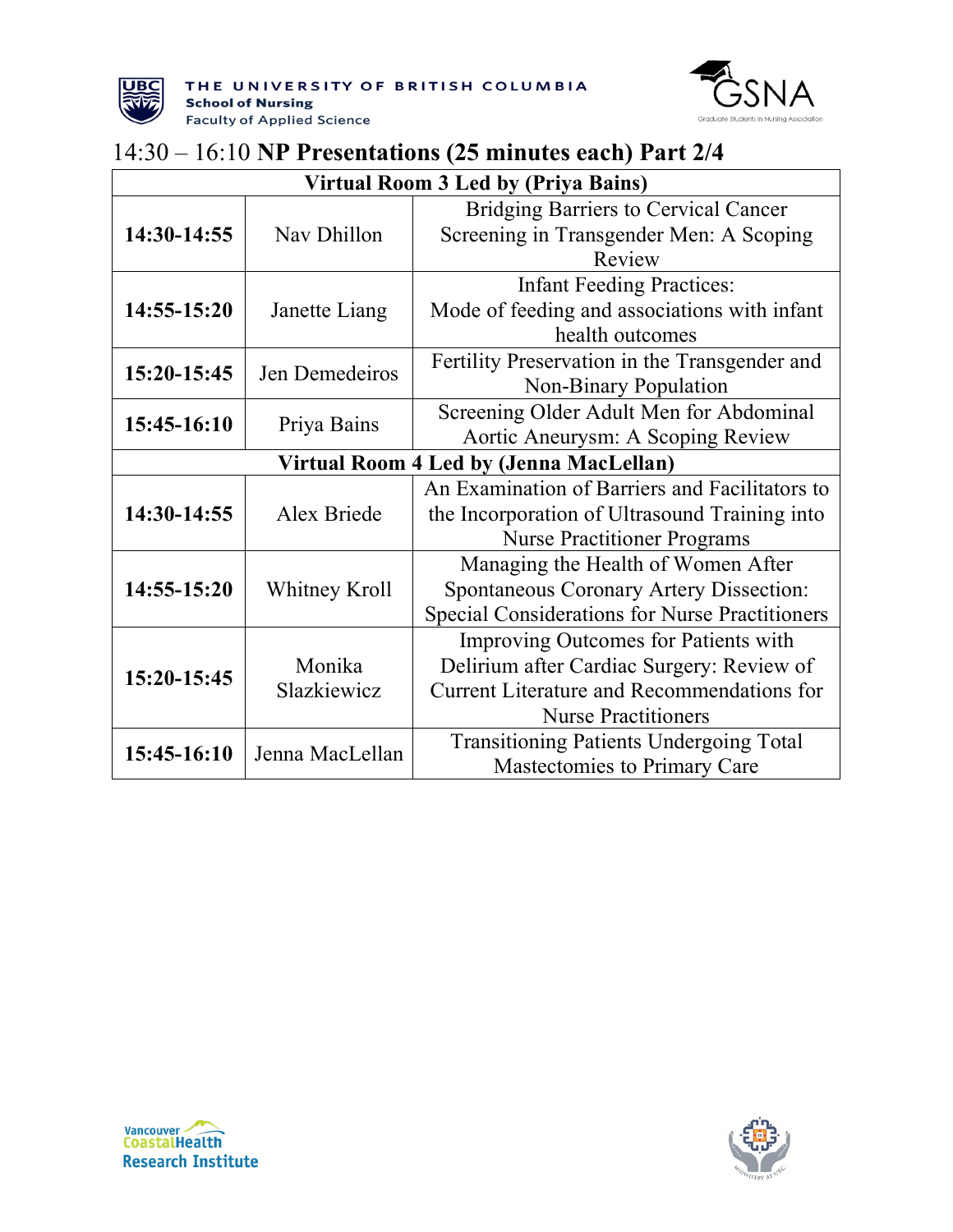



### 14:30 – 16:10 **NP Presentations (25 minutes each) Part 3/4**

| <b>Time</b>                                     | Presenter               | <b>Topic</b>                                                                                                                                                                  |
|-------------------------------------------------|-------------------------|-------------------------------------------------------------------------------------------------------------------------------------------------------------------------------|
| <b>Virtual Room 5 Led by (Patrick Teodosio)</b> |                         |                                                                                                                                                                               |
| 14:30-14:55                                     | Patrick Teodosio        | Business Knowledge Education for the B.C.<br>NP                                                                                                                               |
| 14:55-15:20                                     | Michael Gosal           | <b>Emergency Department Overcrowding</b>                                                                                                                                      |
| 15:20-15:45                                     | Tamanna<br>Nabizadah    | <b>Adult Obesity in Primary Care</b>                                                                                                                                          |
| 15:45-16:10                                     | Nadia Wint              | Motivational Interviewing in the Management<br>of Type 2 Diabetes                                                                                                             |
| Virtual Room 6 Led by (Maira Della Rosa)        |                         |                                                                                                                                                                               |
| 14:30-14:55                                     | Farima Karima           | Male BRCA1/2 Carriers: A Scoping Review                                                                                                                                       |
| 14:55-15:20                                     | Cowina Pan              | Factors influencing HPV vaccination decision-<br>making in immigrant parents: How NPs can<br>address immigrant parents' vaccine hesitancy<br>using the Health Belief Model    |
| 15:20-15:45                                     | <b>Chantal Peterson</b> | Assessing Health Inequities and Associated<br>Health Outcomes in Refugee Women in the<br>Prenatal Period in Canada: A Scoping Review                                          |
| 15:45-16:10                                     | Maira Della<br>Rosa     | Deprescribing in Older Adults with<br>Polypharmacy in Primary Care: Evaluating the<br>Current Practices and Development of a<br>Decision Support Tool for Nurse Practitioners |



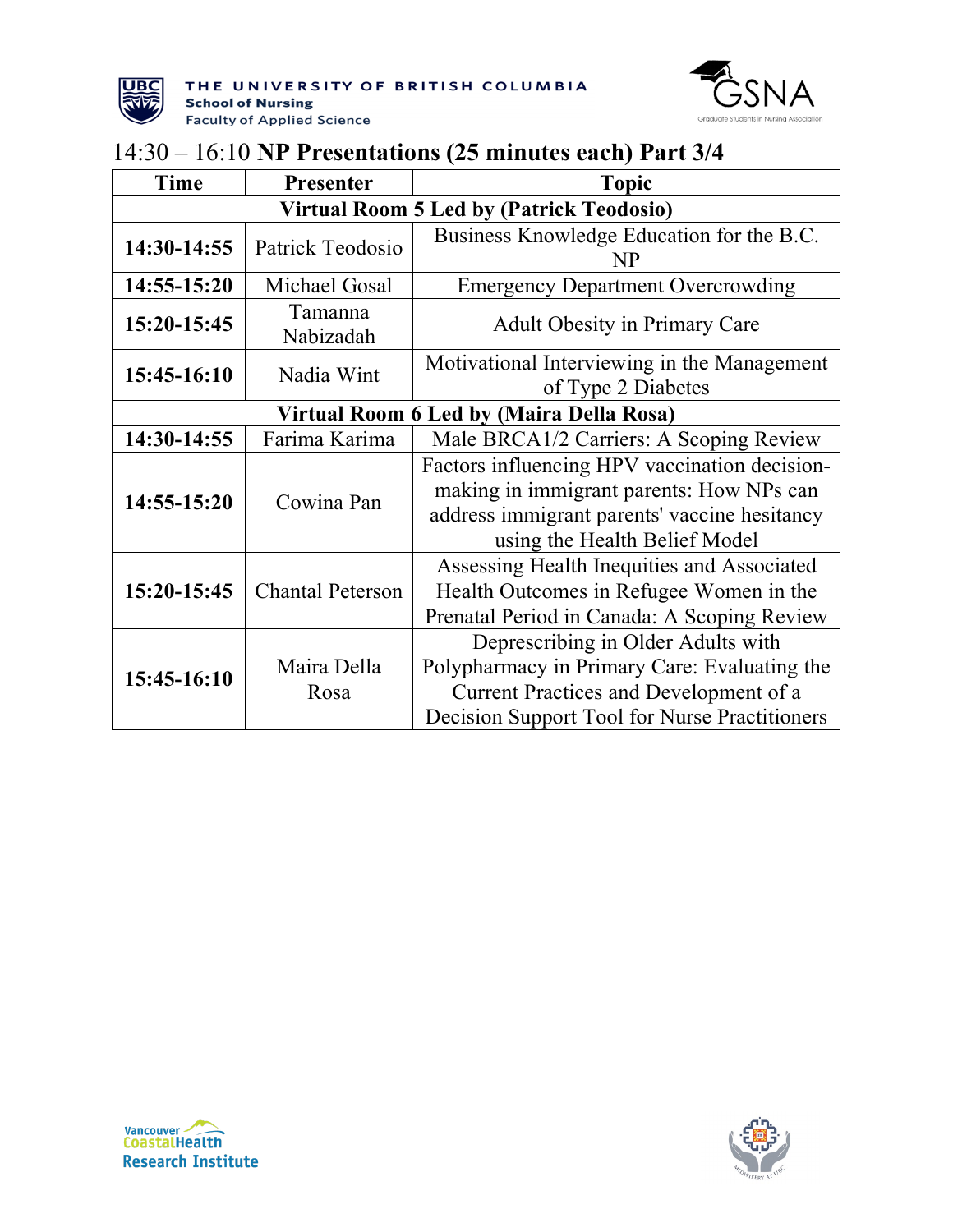



### 14:30 – 16:10 **NP Presentations (25 minutes each) Part 4/4**

| Virtual Room 7 Led by (Angelica Drzazgowski)   |                 |                                                |
|------------------------------------------------|-----------------|------------------------------------------------|
| 14:30-14:55                                    | Dustin Gopez    | E-cigarette or Vaping Product Use-Associated   |
|                                                |                 | Lung Injury (EVALI): A Scoping Review          |
| 14:55-15:20                                    | Karina          | Exercise in the Postpartum Period:             |
|                                                | Gurdzhyan       | <b>Recommendations for Nurse Practitioners</b> |
| 15:20-15:45                                    | Angelica        | What is a Nurse Practitioner? Role Confusion   |
|                                                | Drzazgowski     | Within British Columbia                        |
| 15:45-16:10                                    | N/A             |                                                |
| <b>Virtual Room 8 Led by (Shane Inocencio)</b> |                 |                                                |
| 14:30-14:55                                    | Eliza Kroeze    | Type 2 Diabetes Nutrition Counseling: A        |
|                                                |                 | <b>Literature Review</b>                       |
| 14:55-15:20                                    | Alyssa Laserson | HPV Vaccine and College Age Men: A             |
|                                                |                 | Scoping Review                                 |
| 15:20-15:45                                    | Shane Inocencio | Exploring the Possibilities: The Utilization   |
|                                                |                 | and Integration of Nurse Practitioners Within  |
|                                                |                 | Hospital Medicine in British Columbia          |
| 15:45-16:10                                    |                 | N/A                                            |



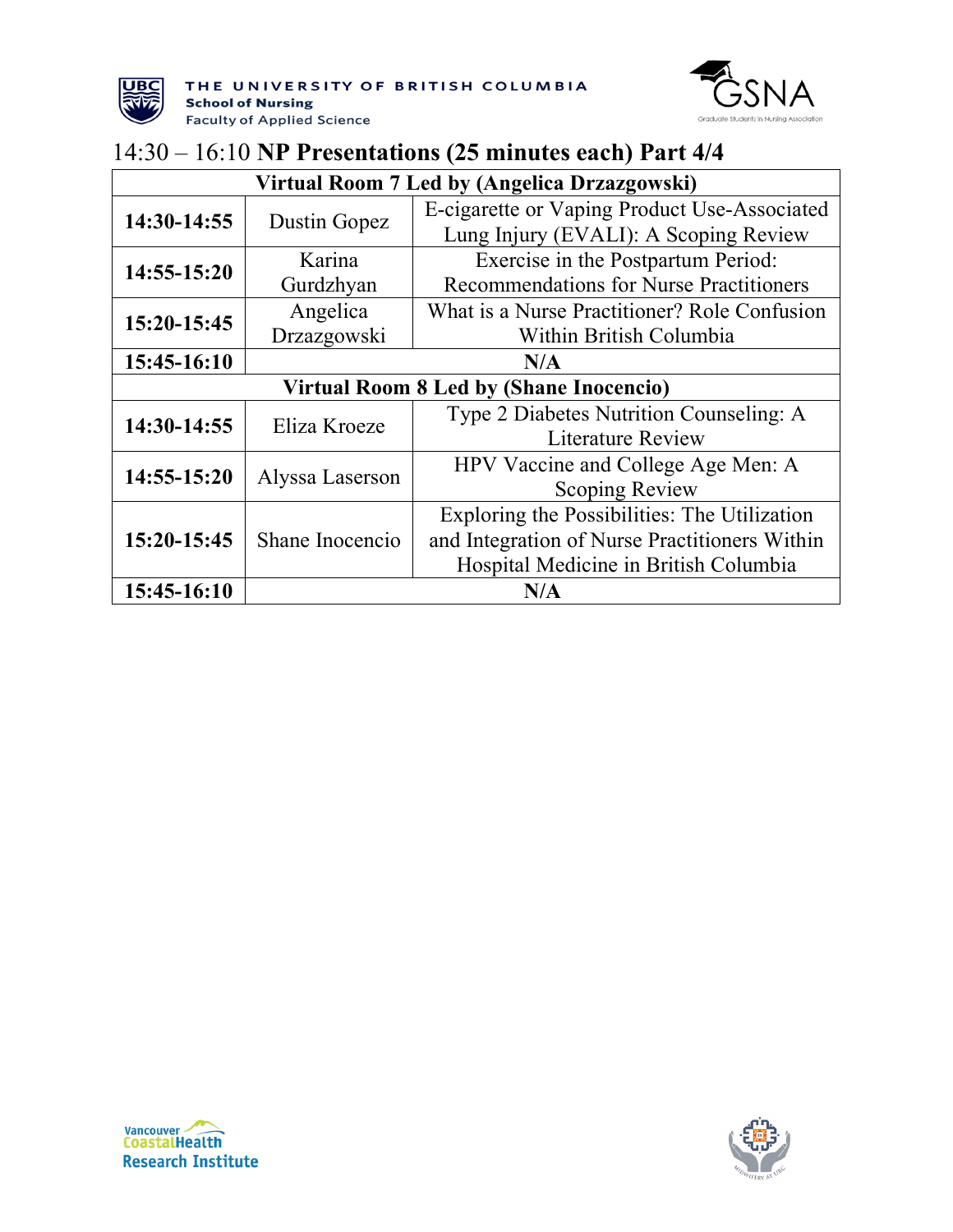

THE UNIVERSITY OF BRITISH COLUMBIA **School of Nursing Faculty of Applied Science** 



### **GSNA Executive Team:**

The GSNA is the official organization representing the collective interests of graduate students in the School of Nursing. The GSNA executive is elected by the student body and can include MSN, MN, MPH/MSN and PhD students. GSNA organizes activities with the goal of enriching students' experiences of graduate education and achieving academic scholarship in Graduate Programs associated with the UBC School of Nursing. The GSNA communicates the needs and views of graduate students to School of Nursing faculty through involvement in committees. GSNA also promotes engagement & collegiality among graduate students with faculty, staff, and the broader community. We abide by a constitution and by-laws developed by the 2013 executives. GSNA is building on the work of past executives in response to students' interests in creating supports for developing research skills and engagement in decision-making processes in the School of Nursing. In partnership with the School of Nursing, in 2013 the GSNA held its first research symposium, which featured presentations from UBC students as well as students from around the province.

### **Current Members:**



Wil Harding Position: President Program: 3rd year PhD



Caroline Frankfurter Position: Vice-President Program: 1<sup>st</sup> year MSN

**Vancouver CoastalHealth Research Institute**